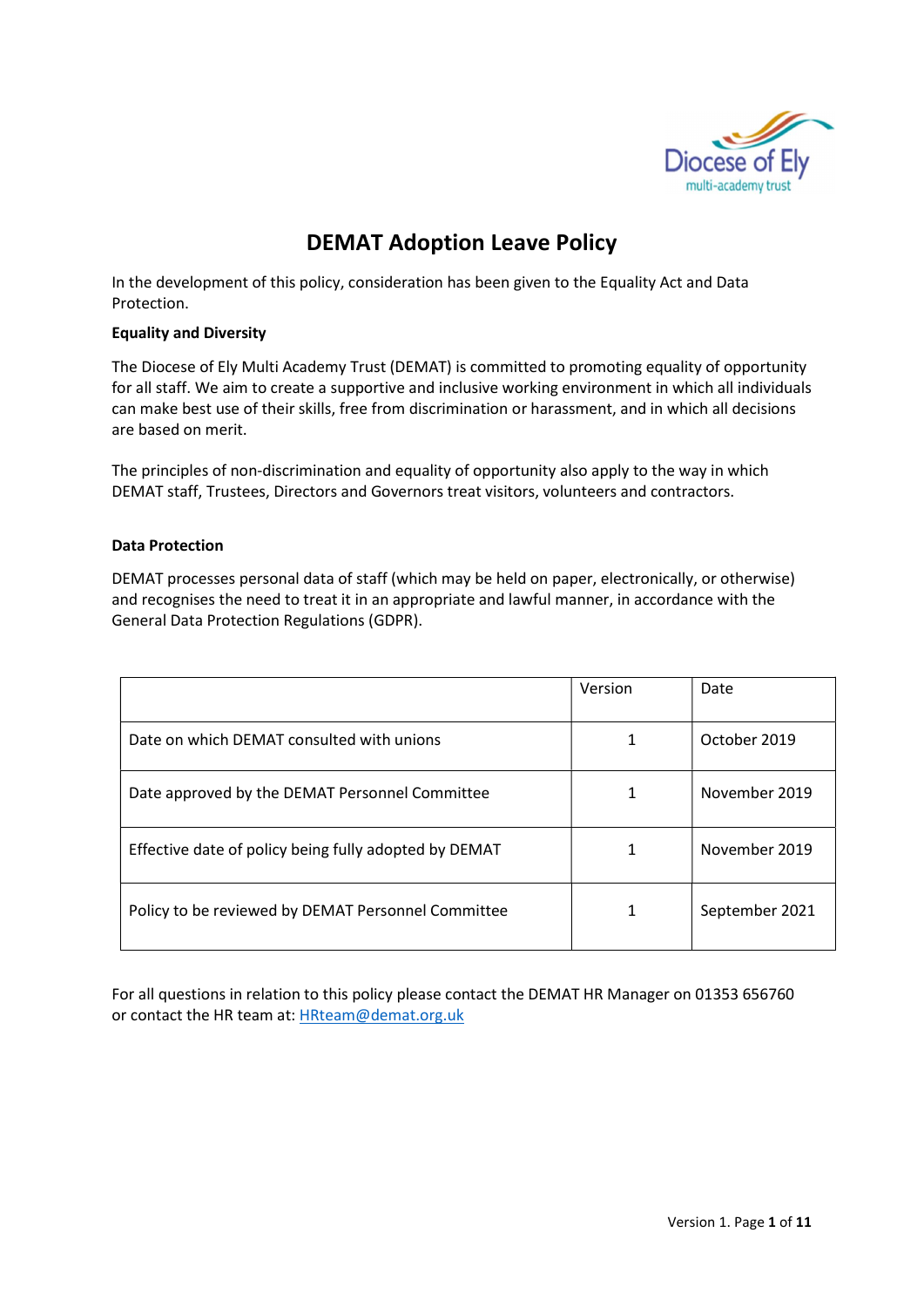# **Definitions**

"Headteacher" also refers to any other title used to identify the Headteacher where appropriate.

"Senior Manager" refers to any Directorate or senior manager within DEMAT. This may be either in the Shared Service Team or within a constituent academy.

"Employee" refers to any member of staff, namely teaching, support and staff within the Shared Service Team, employed to work within DEMAT.

"Companion" refers to a person chosen by the employee to accompany them, who shall be a trade union representative or a workplace colleague.

"Adviser" refers to any relevant DEMAT senior manager duly appointed to the role by the CEO.

In cases relating to employees within the DEMAT Shared Service Team, the term 'Chair of Governor' or 'Governor' to be replaced by DEMAT Director or senior manager. The CEO may exercise discretion in appointing a Director or senior manager to deal with school-based issues, depending on circumstances (e.g. impartiality, capacity to carry out a prompt investigation).

#### Application of the Policy

This policy is to be used by all employees employed by DEMAT. The above definitions are included for reference purposes for both School and employees within the shared services team to enable clarity and transparency when applying this policy.

#### Associated DEMAT policies

- Shared Parental Leave (adoption)
- **•** Discretionary Leave
- Flexible Working

DEMAT HR policies can be accessed via our website at: www.demat.org.uk/school-policies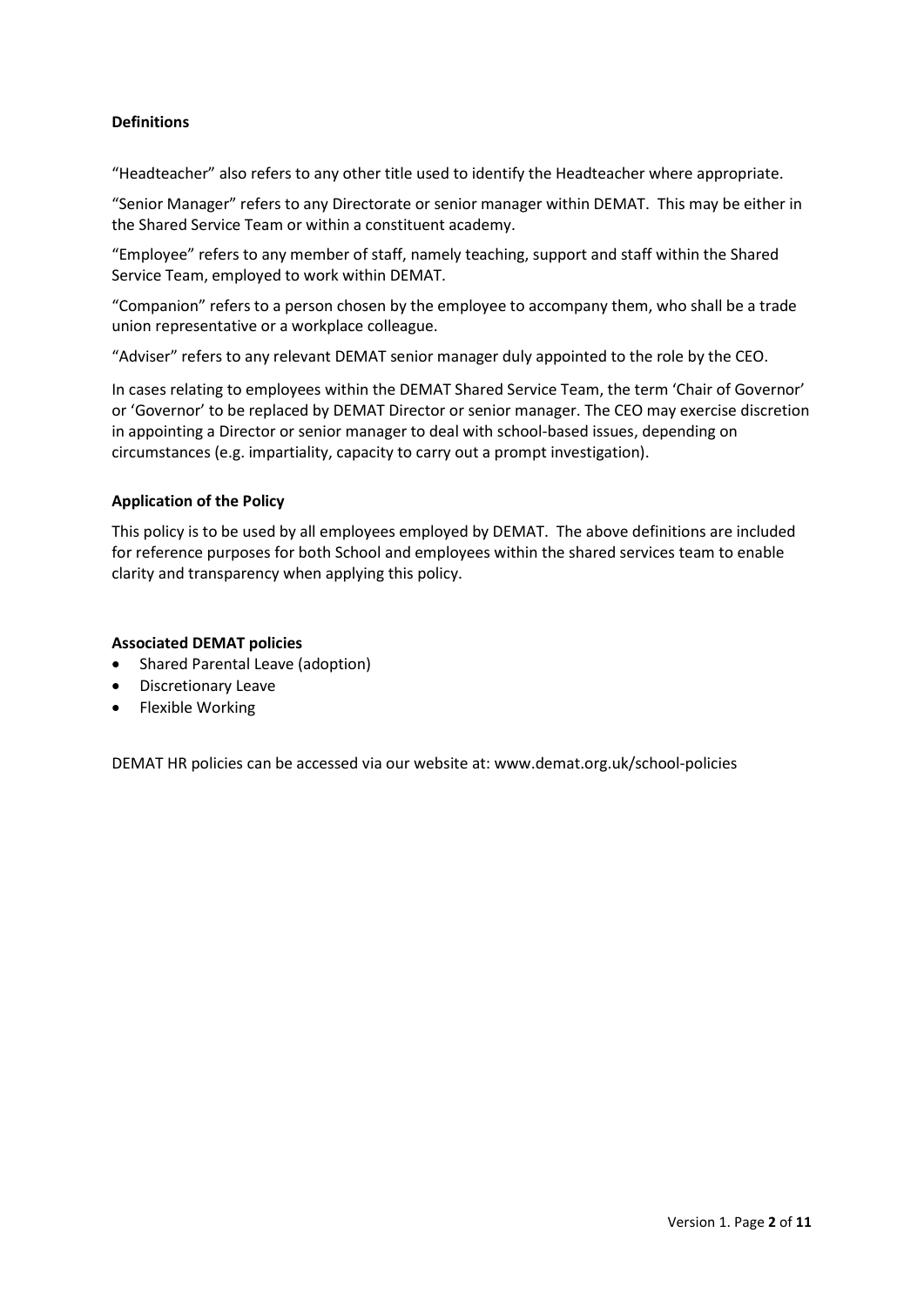#### 1. About this Policy

- 1.1. This policy sets out the arrangements for adoption leave and pay for employees who are adopting a child through a UK adoption agency. If you are adopting through an overseas adoption agency see paragraph 8 below.
- 1.2. If you have a child placed with you under a local authority "fostering for adoption" or "concurrent planning" arrangement, or you are entering into a surrogacy arrangement under which you will be applying for a parental order, you may also be entitled to adoption leave and pay. Please speak to your line manager for further information.
- 1.3. Arrangements for time off to attend adoption appointments are set out at paragraph 11 below.
- 1.4. In some cases, you and your partner may be eligible to opt into the Shared Parental Leave (SPL) scheme, which gives you more flexibility to share the leave and pay available in the first year after the child is placed with you. However, one of you must take at least two weeks' adoption leave first. Details of SPL are set out in DEMAT's Shared Parental Leave (Adoption) Policy.
- 1.5. This policy only applies to employees. It does not apply to agency workers or self-employed contractors. It does not form part of any employee's contract of employment and we may amend it at any time, in consultation with recognised trade unions.

#### 2. Definitions

Adopter: A child's adopter is either the person who has been matched with the child for adoption or, where two people have been matched jointly, the one person who has elected (at the time they are notified that they have been matched) to be the child's adopter for statutory adoption leave and pay purposes.

Prospective adopter: A prospective adopter is someone who has been approved as suitable to adopt a child and has been notified of that decision.

Partner: spouse, civil partner or someone living with another person in an enduring family relationship, but not a sibling, child, parent, grandparent, grandchild, aunt, uncle, niece or nephew.

Child: A child is a person who is under the age of 18 when they are placed with the adopter for adoption.

Adoption agency: An adoption agency in England and Wales is defined by reference to section 2 of the Adoption and Children Act 2002 (ACA 2002) (either a local authority or registered adoption society in England and Wales).

Expected Placement Date: The date that you are notified when it is expected the child will be placed with you.

Intended Start Date: The start date can be one of the following: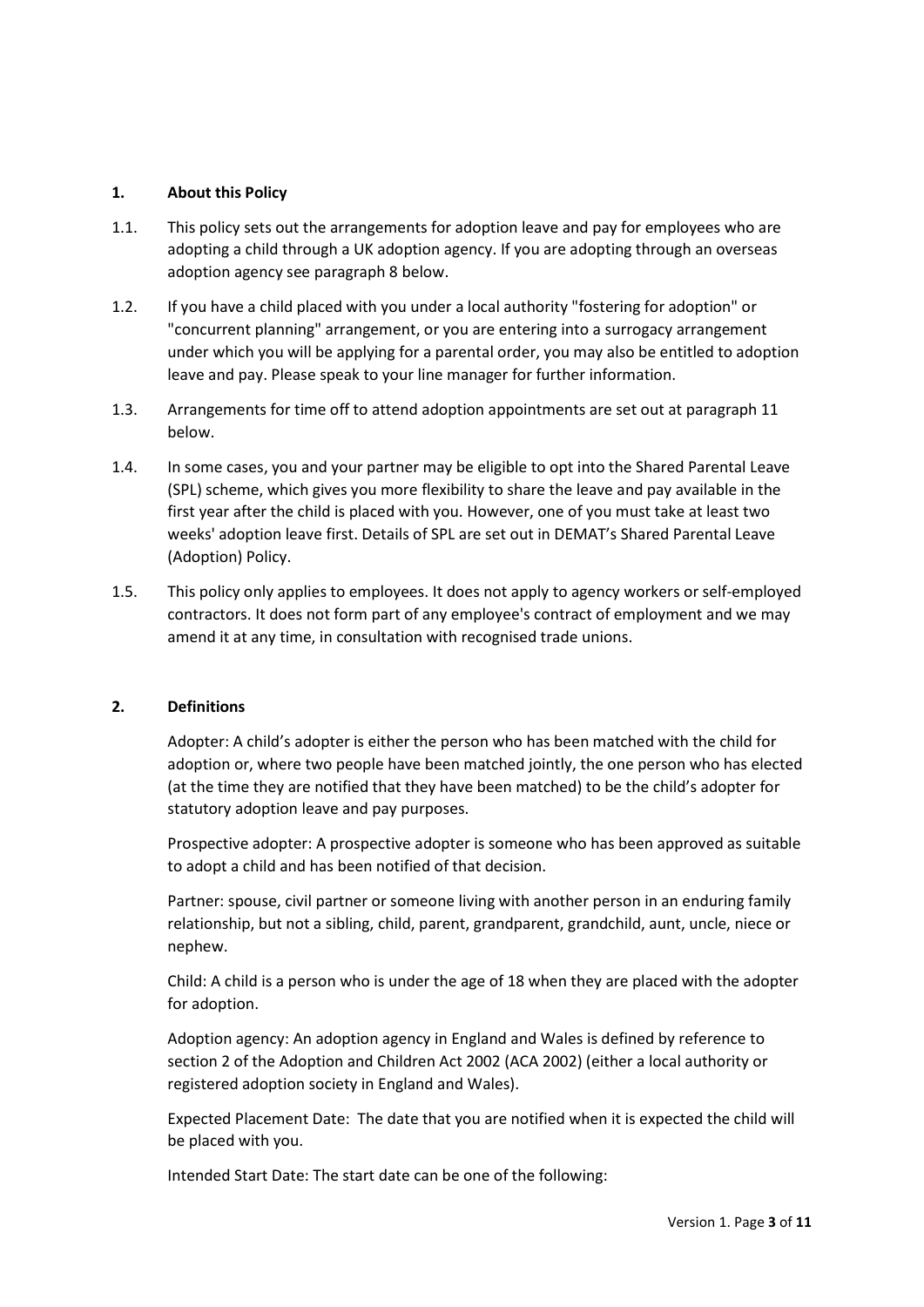- Up to 14 days before the child starts living with you (UK adoptions);
- when the child arrives in the UK or within 28 days of this date (overseas adoptions); or
- the day the child's born or the day after (if you've used a surrogate to have a child).

Expected Return Date: The date you return to work.

If you are employed on Support terms and condition and wish to return to work earlier than the end of your adoption leave, you must give your employer at least eight weeks' notice prior to the date you wish to return.

If you are employed on Teacher terms and conditions, you must give your employer 21 days' notice prior of the date you wish to return to work.

 Official Notification: The relevant UK authority's 'official notification' statement, confirming you're allowed to adopt (overseas adoptions only).

 Qualifying Week: To qualify for statutory adoption pay, this the week during which an employee must be employed by the employer (26 weeks prior to placement).

Matched for adoption: A person is matched with a child for adoption when:

- An adoption agency decides that they would be a suitable adoptive parent for the child either individually or jointly with another person; or
- A decision has been made to place the child with a local authority foster parent who is also an approved prospective adopter and an adoption agency has identified them as the person with whom the child is to be placed.

Notification of being matched for adoption: A person is notified of having been matched with a child:

- When an adoption agency decides that they would be a suitable adoptive parent, on the date on which they receive notification of the adoption agency's decision.
- When a local authority foster parent is identified as an adoptive parent, on the date on which they receive notification of the adoption agency's decision.

Notification of being placed for adoption: A person is notified of a child being placed for adoption where either the child is:

- Placed for adoption under the ACA 2002; or
- Placed in accordance with section 22C of the Children Act 1989 with a local authority foster parent who is also a prospective adopter.

### 3. Entitlement to adoption leave

- 3.1. You are entitled to adoption leave if you meet all the following conditions:
	- a. you are adopting a child through a UK or overseas adoption agency;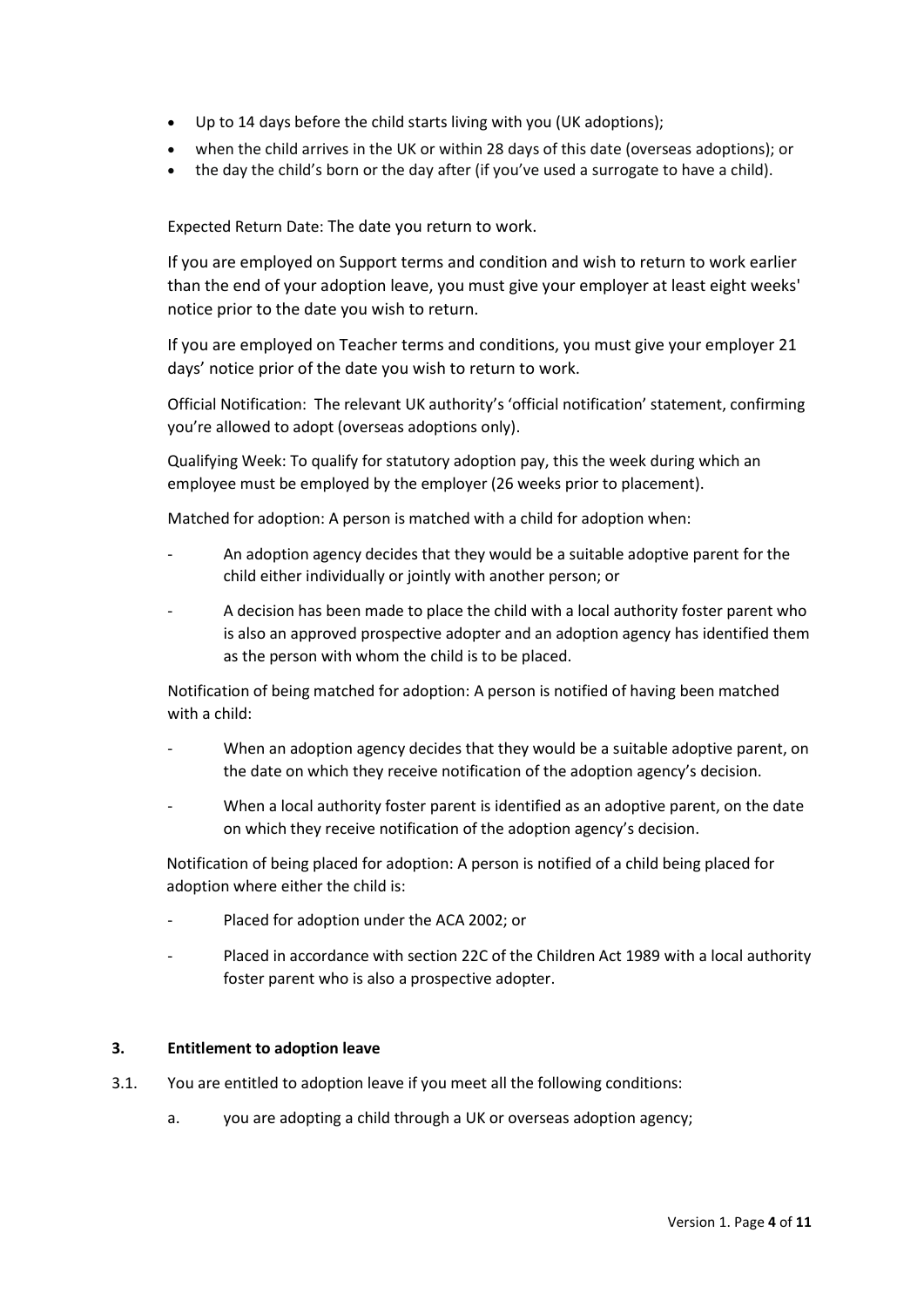- b. the adoption agency has given you written notice that it has matched you with a child for adoption and tells you the date the child is expected to be placed into your care with a view to adoption (Expected Placement Date);
- c. you have notified the agency that you agree to the child being placed with you on the Expected Placement Date;
- d. your partner will not be taking adoption leave with their employer (although they may be entitled to take paternity leave).
- 3.2. The maximum adoption leave entitlement is 52 weeks, consisting of 26 weeks' Ordinary Adoption Leave (OAL) and 26 weeks' Additional Adoption Leave (AAL).

# 4. If you are adopting a child with another person

- 4.1. Where you and your partner are adopting a child, you must decide between you who will be treated as the primary adopter and who will be treated as the secondary adopter for the purposes of time off. You must tell us your decision the first time you request time off for an adoption appointment. This will affect how much time you can take off and whether it is paid.
- 4.2. You would usually choose to be the primary adopter if you intend to take adoption leave when the child is placed with you. You would not be able to take paternity leave if you have elected to be the primary adopter.
- 4.3. You would usually choose to be the secondary adopter if you intend to take paternity leave when the child is placed with you, although you may be able to take adoption leave if your partner is not taking it.

#### 5. If you are adopting a child alone

If you are adopting a child alone, you are treated as the primary adopter.

#### 6. If you are adopting more than one child

If the adoption agency is placing more than one child with you as part of the same arrangement, this is treated as one adoption and will not increase the amount of adoption leave or time off you can take.

#### 7. Notification requirements

- 7.1. Not more than seven days after the adoption agency notifies you in writing that it has matched you with a child (or where that is not reasonably practicable, as soon as reasonably practicable), you must give us notice in writing of the Expected Placement Date, and your intended start date for adoption leave (Intended Start Date).
- 7.2. We will then write to you within 28 days to inform you of your Expected Return Date assuming you take your full entitlement to adoption leave.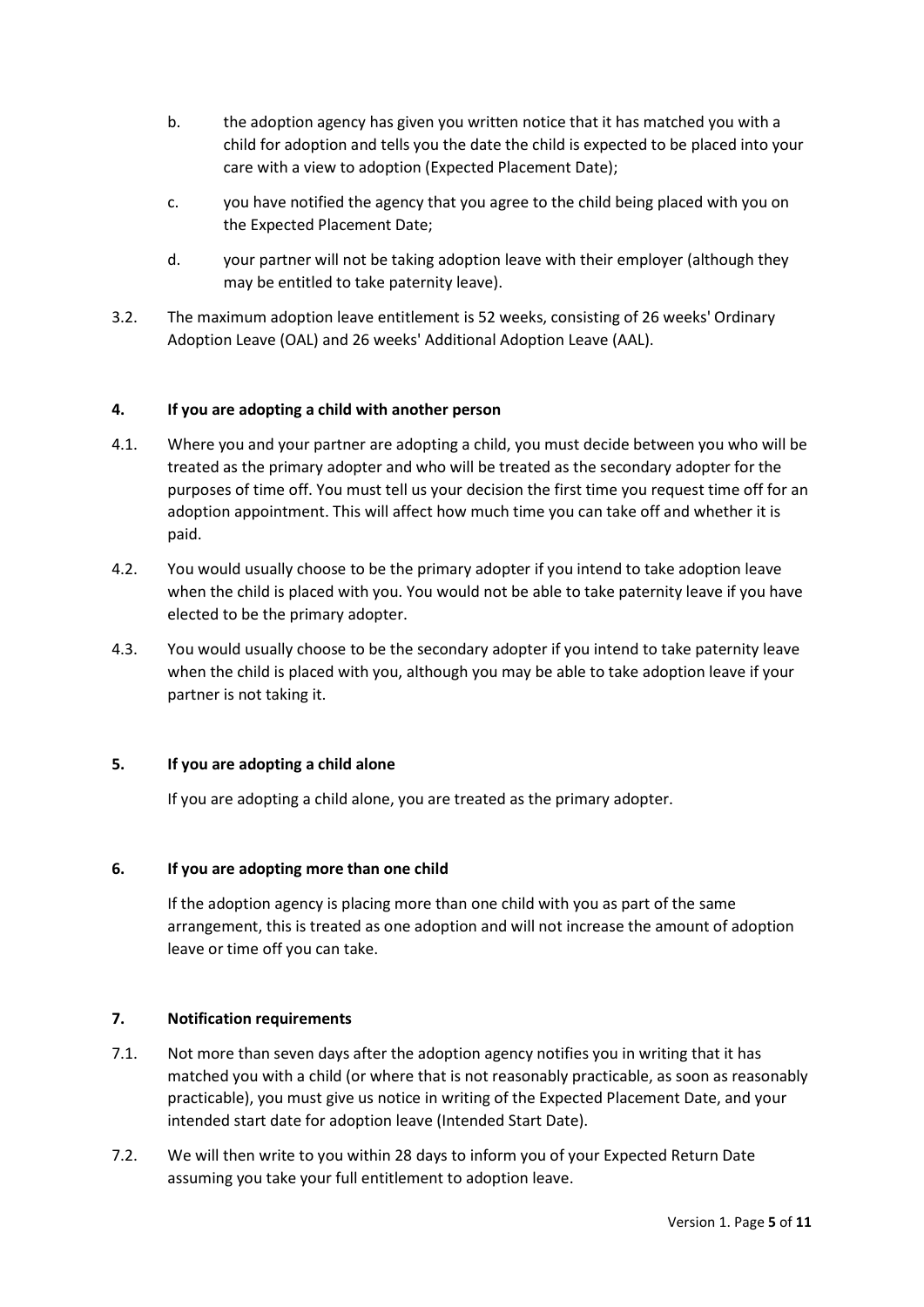7.3. Once you receive the matching certificate issued by the adoption agency, you must provide us with a copy.

## 8. Overseas adoptions

If you are adopting a child from overseas, the following will apply, in addition to the rest of this policy:

- 8.1. You must have received notification that the adoption has been approved by the relevant UK authority (Official Notification).
- 8.2. You must give us notice in writing of:
	- a. your intention to take adoption leave;
	- b. the date you received Official Notification; and
	- c. the date the child is expected to arrive in Great Britain.
- 8.3. This notice should be given as early as possible, but in any case, within 28 days of receiving Official Notification (or, if you have less than 26 weeks' employment with us at the date of Official Notification, within 30 weeks of starting employment).
- 8.4. You must also give us at least 28 days' notice in writing of your Intended Start Date. This can be the date the child arrives in Great Britain or a predetermined date no more than 28 days after the child's arrival in Great Britain.
- 8.5. You must also notify us of the date the child arrives in Great Britain within 28 days of that date.
- 8.6. We may also ask for a copy of the Official Notification and evidence of the date the child arrived in Great Britain.

#### 9. Starting adoption leave

- 9.1. OAL may start on a predetermined date no more than 14 days before the Expected Placement Date, or on the date of placement itself, but no later.
- 9.2. If you want to change your Intended Start Date, please tell us in writing. You should give us as much notice as you can, but wherever possible you must tell us at least 28 days before the original Intended Start Date (or the new start date if you are bringing the date forward). We will then write to you within 28 days to tell you your new Expected Return Date.
- 9.3. A minimum of two weeks adoption leave must be taken immediately following the placement of the child as compulsory adoption leave.
- 9.4. Before your adoption leave starts, you should arrange to discuss and agree with your line manager, arrangements for covering your work and the opportunities for you to remain in contact, should you wish to do so, during your leave.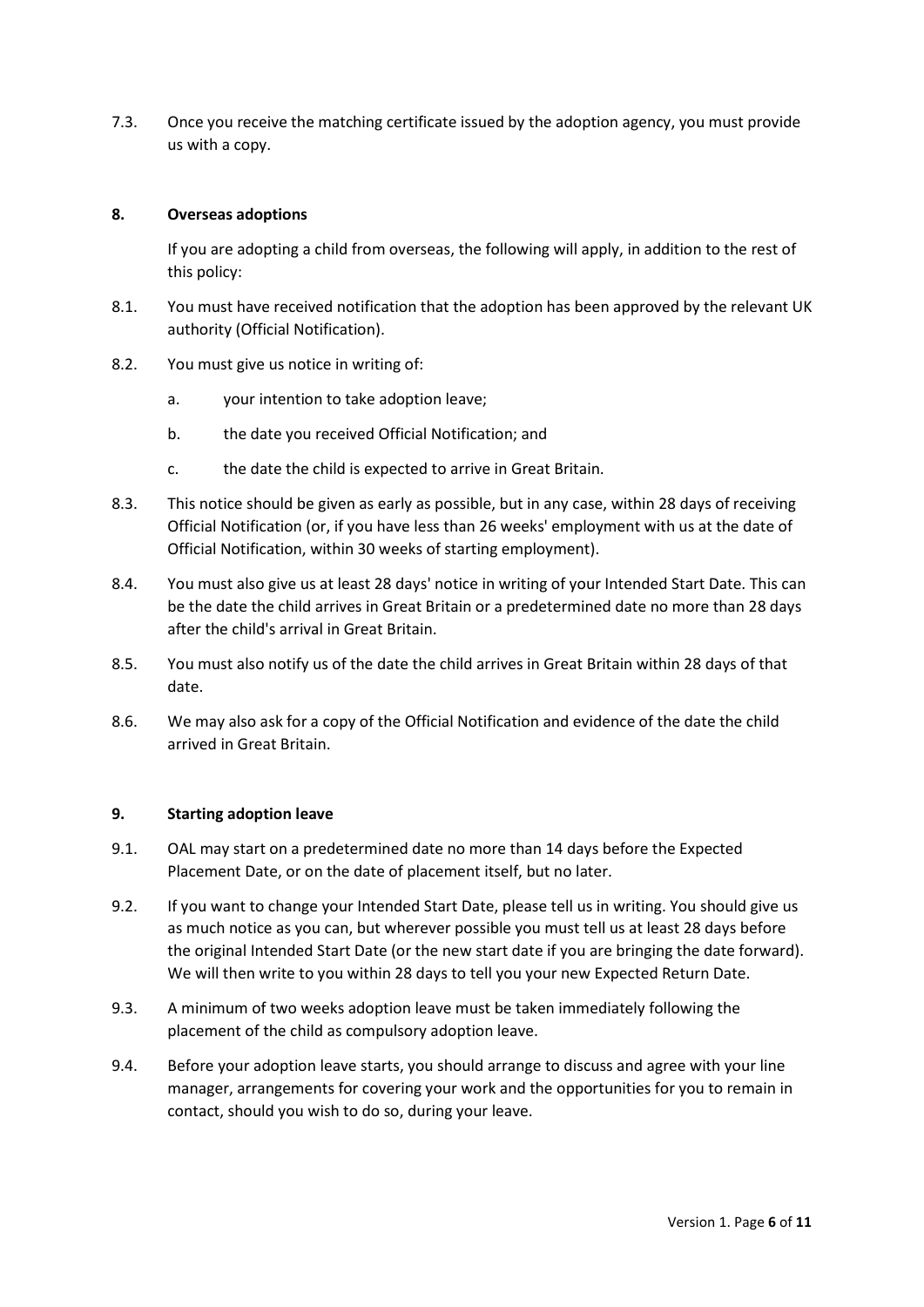#### 10. Adoption pay

- 10.1. Statutory Adoption Pay (SAP) is payable for up to 39 weeks. It stops being payable if you return to work sooner or if the placement is disrupted (see section 17). You are entitled to SAP if:
	- a. you have been continuously employed for at least 26 weeks ending with the week in which the adoption agency notified you that you had been matched with the child (Qualifying Week) and are still employed by us during that week;
	- b. your average weekly earnings during the eight weeks ending with the Qualifying Week are not less than the lower earnings limit set by the government; and
	- c. you have given us the relevant notifications under paragraph 4.
- 10.2. SAP is calculated as follows:
	- a. First six weeks: SAP is paid at the Earnings-related Rate of 90% of your average earnings over the Relevant Period.
	- b. Remaining 33 weeks: SAP is paid at the Prescribed Rate which is set by the government for the relevant tax year, or the Earnings-related Rate if this is lower.
- 10.3. SAP accrues with each complete week of absence and payments are made on the next normal payroll date. Income tax, National Insurance and pension contributions are deducted as appropriate.
- 10.4. If you leave your employment with us for any reason (for example, if you resign or are made redundant) you are still eligible for SAP if you have already been notified by an adoption agency that you have been matched with a child. In such cases, SAP starts:
	- a. 14 days before the Expected Placement Date; or
	- b. the day after your employment ends, whichever is the later.
- 10.5. If, at the end of the Qualifying Week, you have been continuously employed for at least 12 months then your pay will be as follows:

For support staff: 6 weeks' pay at 90% of average earnings, followed by 12 weeks half pay and Prescribed Rate (or Earnings-related Rate if this is lower) followed by 21 weeks (at Prescribed Rate (or Earnings-related Rate if this is lower). The remaining period of AAL is unpaid.

For Teachers: 4 weeks full pay (average earnings), 2 weeks' pay at 90% of average earnings, followed by 12 weeks half pay and Prescribed Rate (or Earnings related Rate if this is lower) followed by 21 weeks (at Prescribed Rate (or Earnings related Rate if this is lower). The remaining period of AAL is unpaid.

- 10.6. Payment of adoption pay at paragraph 10.5 is conditional upon you returning to your job for at least 13 weeks (including periods of school closure).
- 10.7. Where we agree, a full-time employee may return to work on a part-time basis for a period, which equates to 13 weeks full time service.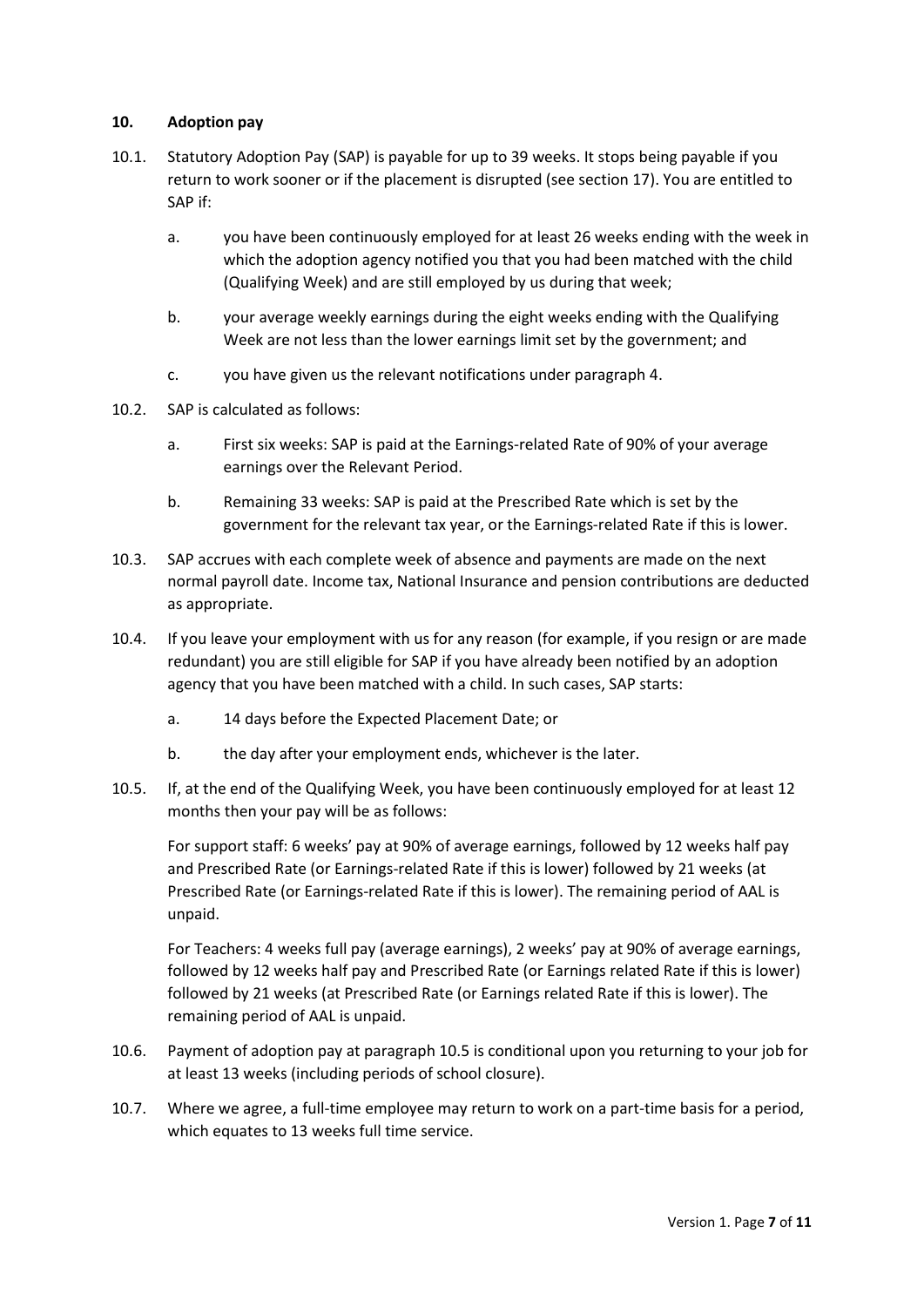#### 11. Time off for an adoption appointment

- 11.1. An adoption appointment is an appointment arranged by an adoption agency (or at the agency's request) for you to have contact with a child who is to be placed with you for adoption, or for any other purpose related to the adoption.
- 11.2. You may take time off to attend an adoption appointment once the adoption agency has notified you that a child is to be placed with you for adoption but before the child is actually placed with you.

#### 12. Amount of time off

- 12.1. If you are adopting on your own or have elected to be the primary adopter, you may take paid time off to attend an adoption appointment on up to five occasions in relation to any particular adoption.
- 12.2. An adopter who has taken paid time off work to attend up to five adoption appointments is disqualified from taking paternity leave and pay. Where you and your partner are jointly adopting a child and both adopters are potentially eligible for adoption leave and pay, the adopter that intends to take a longer period of time off work would normally be the person who takes paid time off work to attend adoption appointments.
- 12.3. If you are the secondary adopter, so intend to take paternity leave and pay, you may take unpaid time off to attend an adoption appointment on up to two occasions only.

#### 13. How to book time off

- 13.1. Please give us as much notice of the appointment as possible. You must provide your line manager with a signed statement or an email confirming:
	- a. the date and time of the appointment.
	- b. that the appointment has been arranged or requested by the adoption agency.
	- c. whether you are adopting a child alone or jointly with another person.
	- d. if you are adopting with another person, whether you are electing to take paid or unpaid time off.
- 13.2. If you are an agency worker, you may have to notify your agency as well. You should check with the agency.
- 13.3. We may sometimes ask you to try and rearrange an appointment where it is reasonable to do so. In exceptional circumstances we reserve the right to refuse a request for a particular appointment, but we will not do so without good reason.

Any time off under this policy must be taken before the first child is placed with you.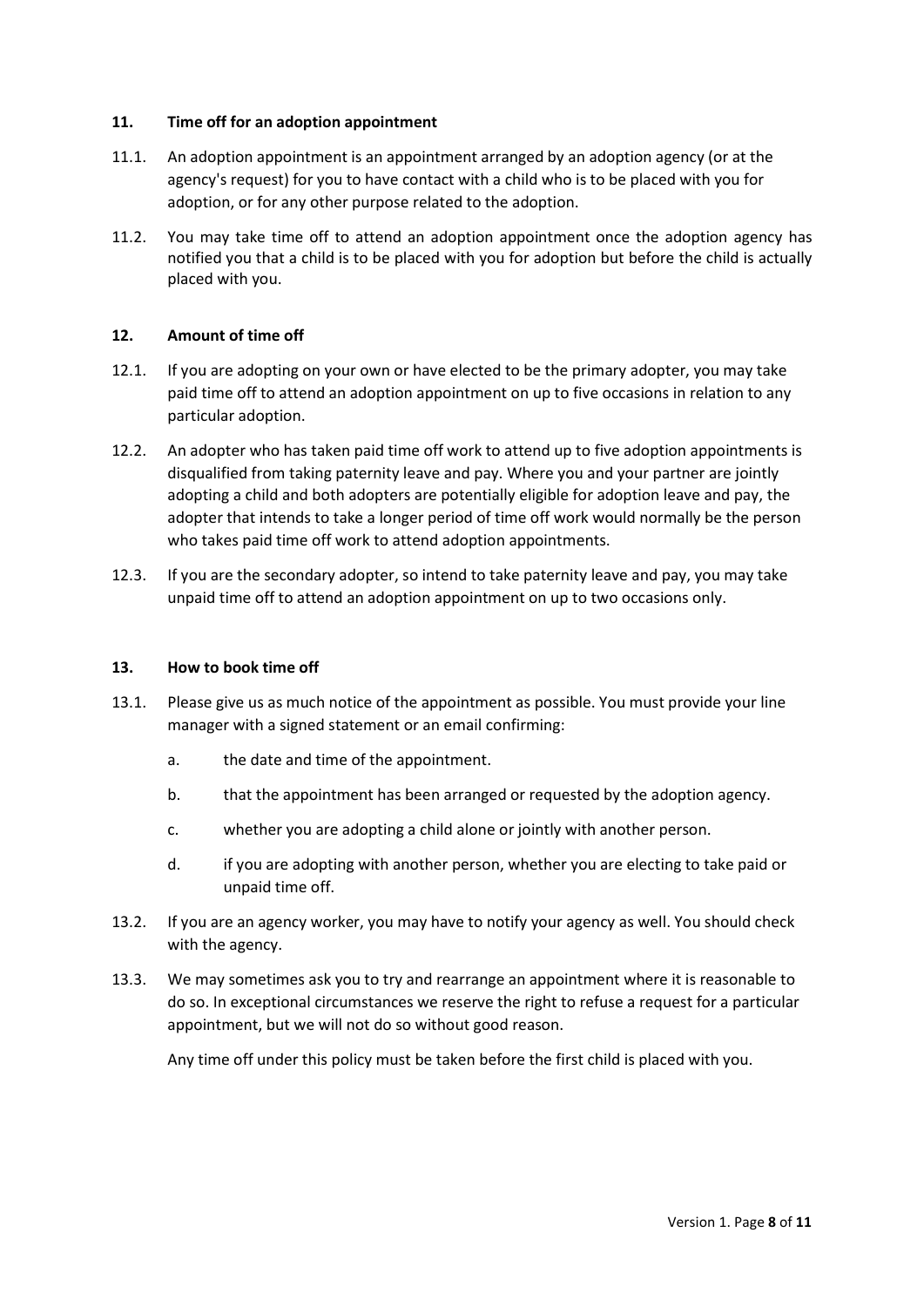### 14. Terms and conditions during adoption leave

- 14.1. All the terms and conditions of your employment remain in force during OAL and AAL, except for the terms relating to pay. In particular:
	- a. annual leave entitlement under your contract shall continue to accrue (see paragraph 15); and
	- b. pension benefits shall continue (see section 16).

#### 15. Annual leave

- 15.1. Annual leave will accrue at the rate provided under your contract.
- 15.2. Our holiday year runs from January to December. In many cases a period of adoption leave will last beyond the end of the holiday year. Any holiday entitlement that you have accrued for the year that is not taken, or cannot reasonably be taken before starting your adoption leave, can be carried over to the next holiday year and must be taken immediately before returning to work, or within three months of returning to work unless agreed otherwise. You should try to limit your carry over to one week's holiday or less. Carry over of more than one week is at our discretion.
- 15.3. You should discuss your holiday plans with your line manager before starting your adoption leave and all holidays are subject to approval by your line manager.

## 16. Pensions

- 16.1. Members of the Teachers' Pension Scheme (TPS) or Local Government Pension Scheme (LGPS) will pay contributions based on the actual adoption pay received during the first 39 weeks of the maternity pay period.
- 16.2. During unpaid AAL we shall not make any payments into your pension scheme and you will no longer continue paying contributions.

If you are employed as a teacher, and are a member of the TPS, you are advised to contact Teachers Pensions to seek advice on the effect that a period of unpaid adoption leave will have, as well as any options available to enhance your pension. Further details are available on www.teacherspensions.co.uk.

If you are employed as a member of support staff, and are a member of the LGPS, the Church Workers' Pension Fund (CWPF) or NEST, you may wish to pay contributions in respect of the period of unpaid adoption leave and you should contact the Pensions Scheme Administrators who will provide further details on request.

# 17. Disrupted adoption

- 17.1. Adoption leave is disrupted if it has started but:
	- a. you are notified that the placement will not take place;
	- b. the child is returned to the adoption agency after placement; or
	- c. the child dies after placement.
- 17.2. In the event your adoption leave is disrupted, your entitlement to adoption leave and pay (if applicable) will continue for a further eight weeks from the end of the week in which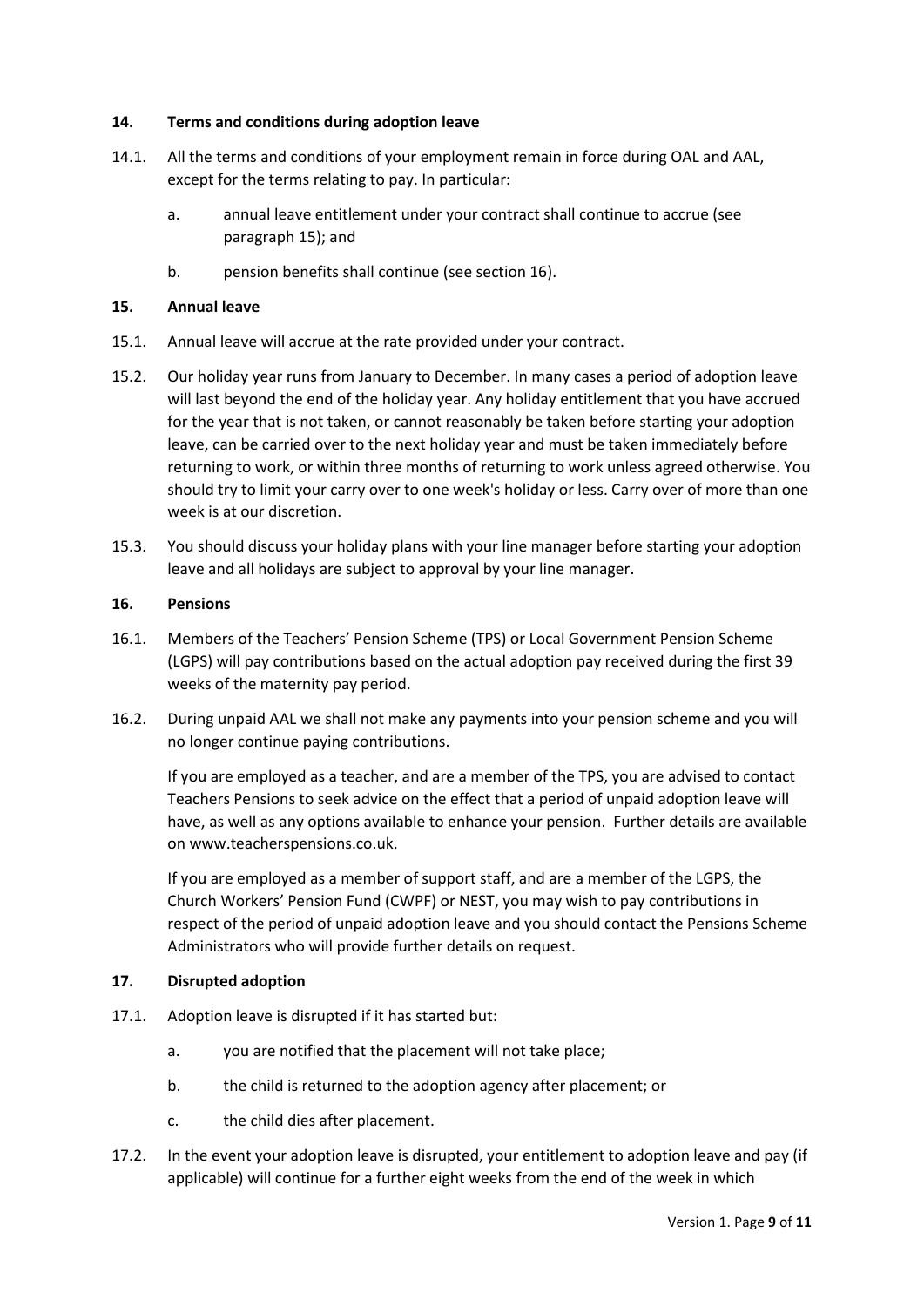disruption occurred, unless your entitlement to leave or pay would have ended earlier in the normal course of events.

#### 18. Keeping in touch

- 18.1. We may make reasonable contact with you from time to time during your adoption leave.
- 18.2. You may work (including attending training) on up to ten days (Keeping in Touch KIT days) during adoption leave without bringing your adoption leave to an end. This is not compulsory and must be discussed and agreed with us.
- 18.3. You will be paid at your normal basic rate of pay for time spent working on a KIT day and this will be inclusive of any adoption pay entitlement.
- 18.4. Before you are due to return to work, we may invite you to have a discussion (whether in person or by telephone) about the arrangements for your return. This may cover:
	- a. updating you on any changes that have occurred during your absence;
	- b. any training needs you might have; and
	- c. any changes to working arrangements

#### 19. Returning to work

- 19.1. Once you have notified us of your Intended Start Date, we shall send you a letter within 28 days to inform you of your Expected Return Date. We will expect you back at work on your Expected Return Date unless you tell us otherwise. It will help us if, during your adoption leave, you are able to confirm that you will be returning to work as expected.
- 19.2. If you are employed on Support terms and conditions and wish to return to work earlier than the Expected Return Date, you must give us at least 8 weeks' notice in writing. If you do not give enough notice, we may postpone your return date until 21 days after you gave notice, or to the Expected Return Date if sooner.

If you are employed on Teacher terms and conditions, you must give your employer 21 days' notice prior of the date you wish to return to work.

- 19.3. If you wish to return later than the Expected Return Date, you should either:
	- a. request unpaid parental leave, giving us as much notice as possible but not less than 21 days; or
	- b. request paid annual leave in accordance with your contract, which will be at our discretion.
- 19.4. If you are unable to return to work due to sickness or injury, this will be treated as sickness absence and our Sickness Absence Policy will apply.
- 19.5. In any other case, late return will be treated as unauthorised absence.
- 19.6. You are normally entitled to return to work in the same position as you held before commencing leave. Your terms of employment shall be the same as they would have been if you had not been absent. However, if you have taken any period of AAL or more than four weeks' parental leave, and it is not reasonably practicable for us to allow you to return to